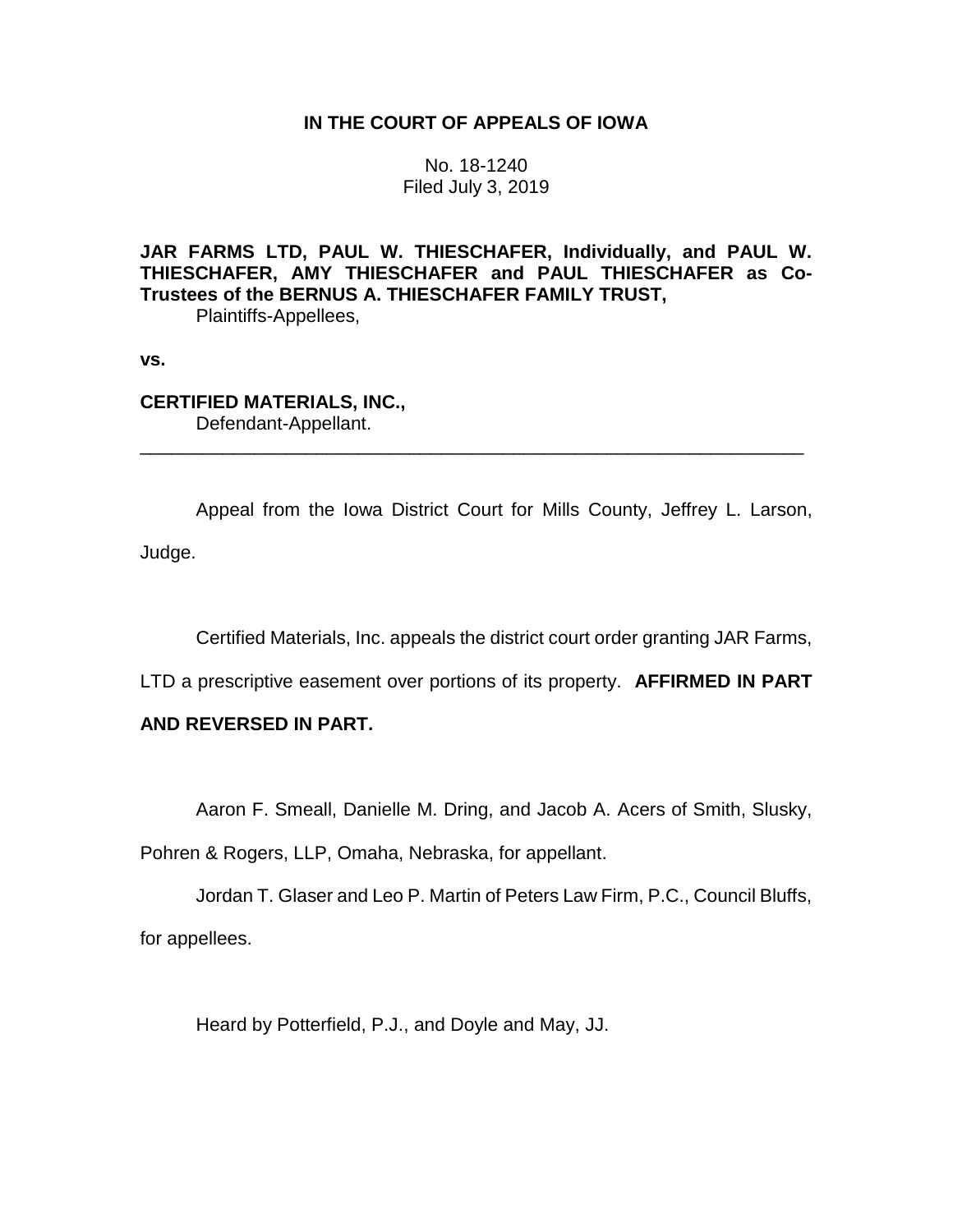#### **DOYLE, Judge.**

This dispute involves a gravel farm access lane that deviates from a thirtyfoot ingress/egress easement located on property owned by JAR Farms LTD and onto land owned by Certified Materials, Inc. On appeal, Certified Materials challenges the district court order granting a prescriptive easement over the portions of its property affected by this deviation, claiming JAR Farms presented insufficient evidence of a prescriptive easement. Certified Materials also contends plaintiffs sought a preliminary injunction in bad faith.

#### **I. Background Facts and Proceedings.**

JAR Farms owns two adjoining tracts of land in Mills County: a northern tract consisting of approximately forty acres (JAR North 40) and a southern tract consisting of approximately 300 acres of land (JAR South 300). Certified Materials owns a four-acre parcel of land abutting the eastern boundary of JAR North 40. Plaintiffs Thieschafer own property abutting the southern boundary of the Certified Material property and the eastern boundary of the JAR North 40. A highway runs east and west along the northern boundaries of JAR North 40 and the Certified Materials parcel. The gravel farm access lane runs north and south along the eastern border of the JAR North 40 and provides access to the JAR South 300 from the highway.<sup>1</sup>

 $\overline{a}$ 

2

<sup>&</sup>lt;sup>1</sup> This appeal brings to mind the words of Judge Posner:

Appellate lawyering is an oververbalized activity. There is, as we have remarked before, little appreciation of the power of images even in cases, such as trademark cases, in which visual impressions have controlling legal significance. The appellate lawyer's adage might be, a word is worth a thousand pictures. 'Tain't so.

*United States v Barnes*, 188 F.3d 893, 895 (7th Cir. 1999) (citation omitted). Here, the parties spent pages upon pages in their briefs setting forth legal descriptions of the properties involved but did not include any diagrams or maps. The legal descriptions, one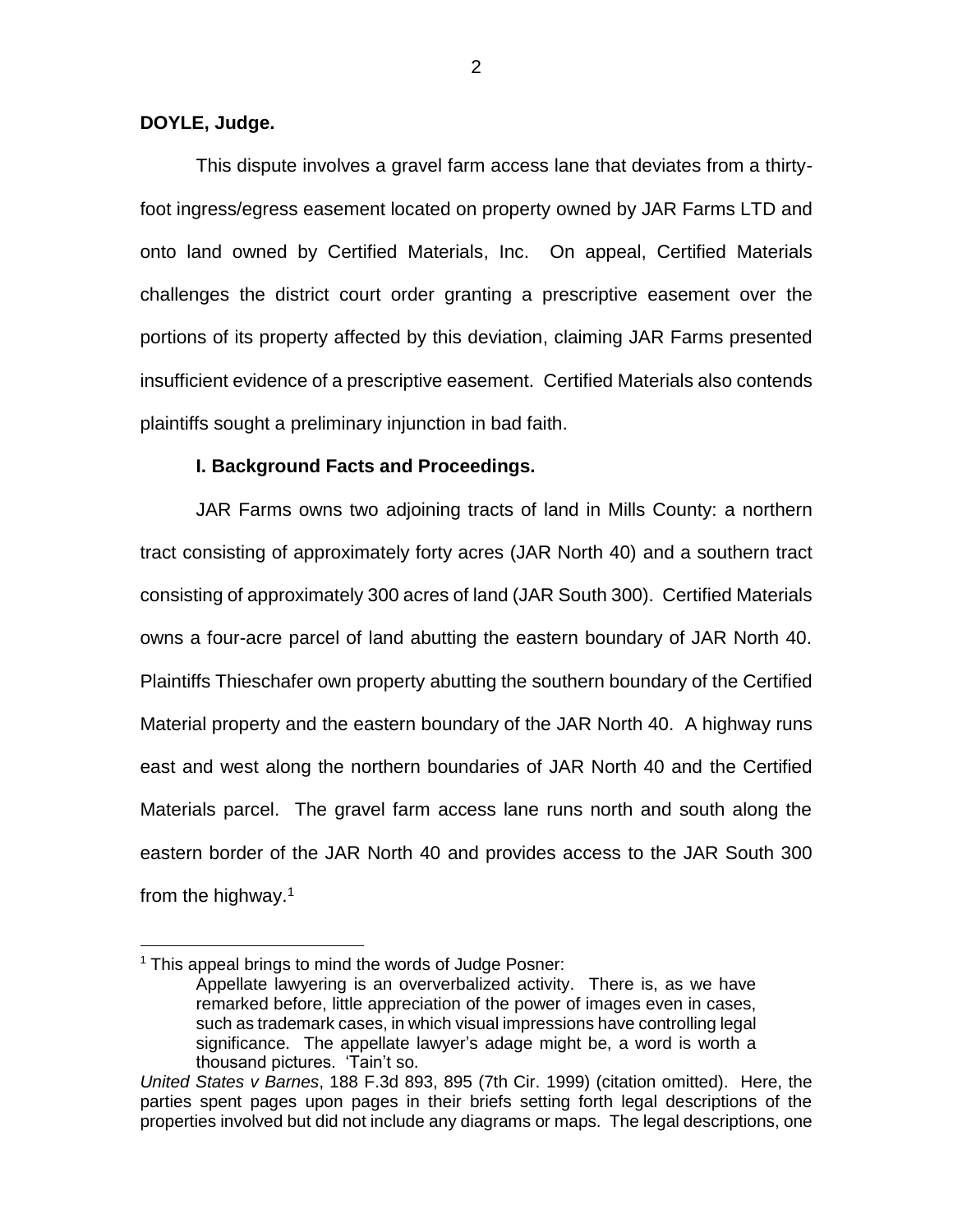

*A Google Earth map shows an aerial view of the properties and the location of the access lane. The image has been edited to show approximate boundary lines and owners the respective properties.*

 $\overline{a}$ 

a page long, look like Greek to anyone but a title examiner. A judge responding to a survey commented: "The use of pictures, maps, and diagrams not only breaks up what can be dry legal analysis; it also helps us better understand the case as it was presented to the trier of fact (who undoubtedly was permitted to see an exhibit while it was discussed." Ross Guberman, *Judges Speaking Softly: What They Long for When They Read*, 44 Litig. 2 (Summer 2018). Truer words have not been written. Images are particularly helpful in analyzing and conceptualizing the facts in real property disputes like the one at hand. *See* Emily Hamm Huseth and Michael F. Rafferty, *A Picture Can Save a Thousand Words, The Case for Using Images in Appellate Briefs*, 4 Judicial Excellence, May 29, 2019, at 5. This court has said, "Visualization of the subject matter of a land or property dispute is critical to a full understanding of the dispute." *Slycord v. Garrett*, No. 13-1192, 2014 WL 1714955, at \*7 n.3 (Iowa Ct. App. Apr. 30, 2014). We have included diagrams in our opinions. *See, e.g.*, *Halvorson v. Bentley*, No. 15-0877, 2016 WL 7403703, at \*1, \*3 (Iowa Ct. App. Dec. 21, 2016); *Albert v Conger*, 886 N.W.2d 877, 881 (Iowa Ct. App. 2016); *Slycord*, 2014 WL 1714955, at \*1; *Gartin v. Farrel*, No. 13-0061, 2014 WL 69662, at \*1 (Iowa Ct. App. Jan. 9, 2014); *Voga v. Younes*, No. 13-0657, 2013 WL6097977, at \*1 (Iowa Ct. App. Nov. 20, 2013). So, why not include a map or diagram in the appellate brief? Although our rules of appellate procedure are silent on the use of images in appellate briefs, they certainly do not prohibit the inclusion of pictures, maps, charts, and other visual images. Inclusion of visuals in the brief eliminates the distraction to the reader of having to leave the brief, open the appendix, and scroll to see the image.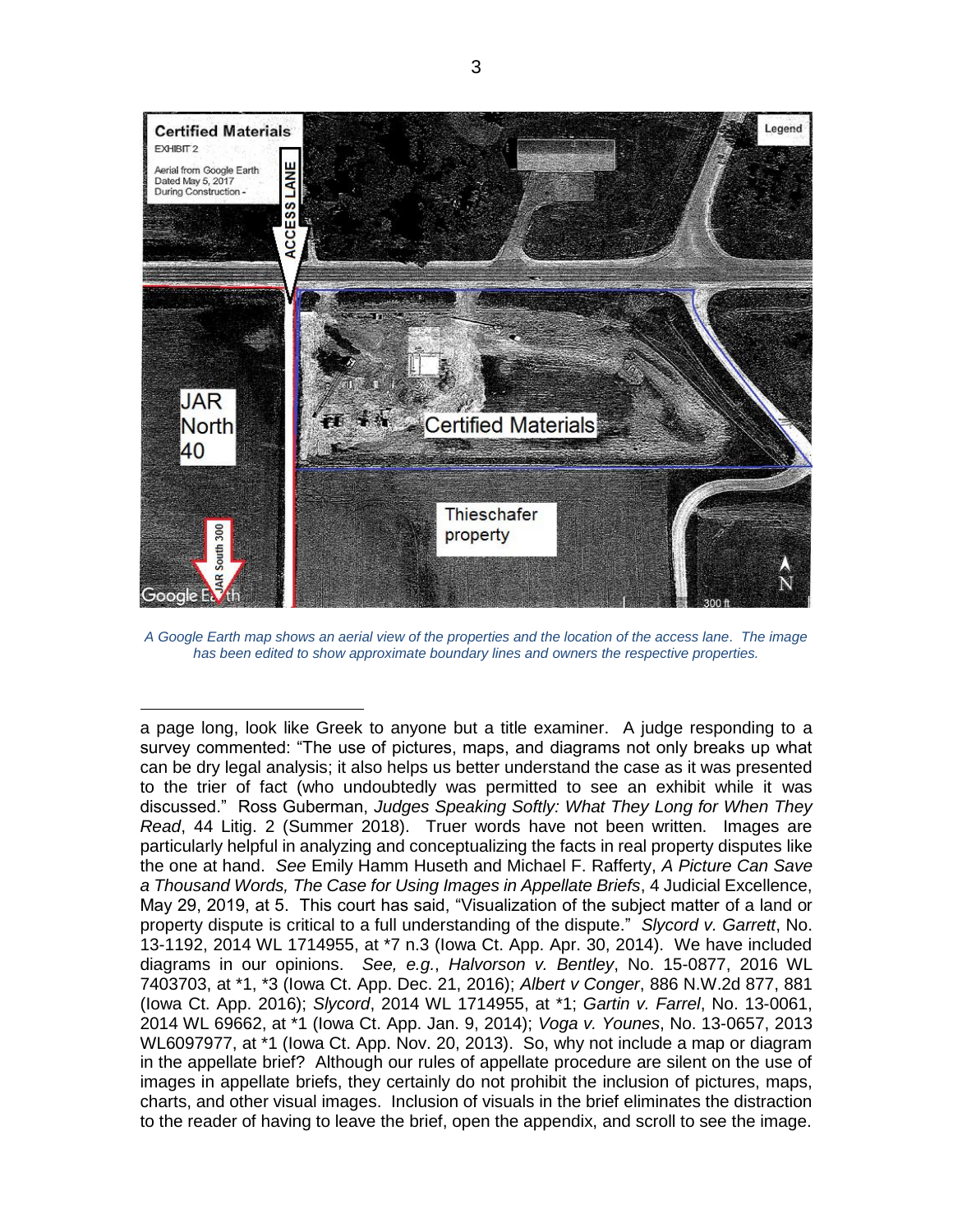James Goodman is president of JAR Farms, a corporation he formed in 1989. JAR Farms is a "custom farm," meaning it hires operators to do the farming work. Goodman previously owned both JAR Farms properties, acquiring each tract separately. He purchased JAR South 300 in 1981. Because the JAR South 300 is accessible to the highway only through other land, the deed included a thirtyfoot permanent easement along the eastern boundary of what is now the JAR North 40 to allow ingress and egress to the highway. A gravel access lane has been in use for this purpose even before Goodman purchased the land. Goodman acquired JAR North 40 in 1997. In December 2010, he transferred both tracts to JAR Farms.

Certified Materials acquired its four-acre parcel in May 2015. In 2016, it began construction on a chain link fence along the boundary it shares with JAR North 40. The gravel access lane used by JAR Farms strays from the thirty-foot easement and onto the Certified Materials land. The record is not clear as to how far the lane strays onto the Certified Materials land or for what distance. Utility poles are located near the centerline of the easement. The record does not indicate when the poles were placed there. Because of the location of the utility poles in the easement, the presence of the fence on the east side of the easement restricts large farm equipment from passing through. MidAmerican Energy indicated it would charge Goodman (JAR Farms) \$19,447.91 to remove three of the poles, reinstall two poles, and bore in 435 feet of conduit.

4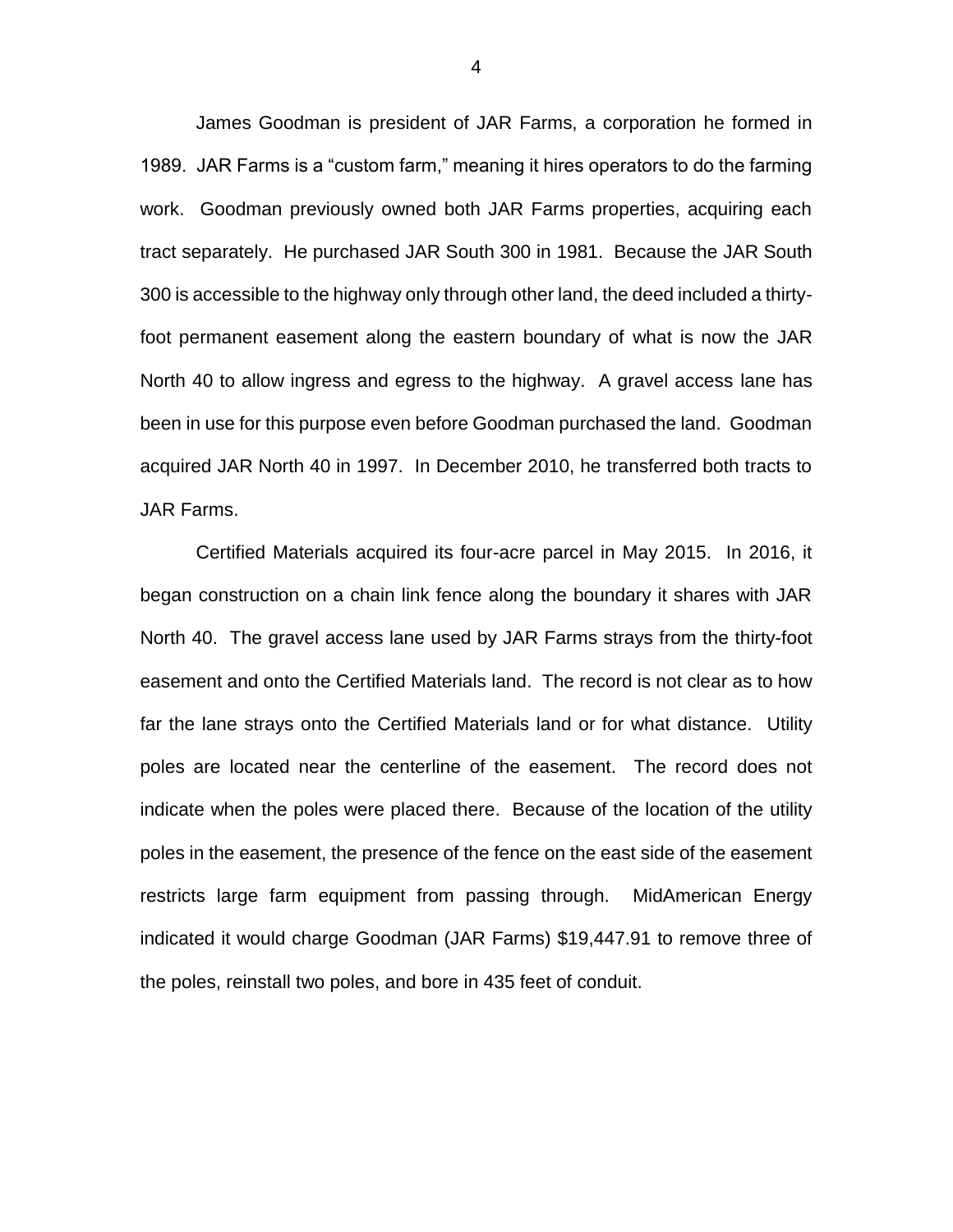

*Looking North, Exhibit 12 shows the location of the fence built by Certified Materials in relation to the access lane.*

On November 14, 2016, JAR Farms filed suit in district court seeking an injunction to stop Certified Materials from continuing construction on the fence. It also asserted it was entitled to a prescriptive easement or boundary by acquiescence. The district court entered an order granting injunction the same day. After bond was posted, the court issued a temporary writ of injunction on November 23, 2016. Certified Material was served on November 25th. Certified Materials moved to dissolve the injunction and also filed an answer and filed counterclaims asserting, among other things, that JAR Farms sought the injunction in bad faith, the injunction was wrongfully granted, and sought damages. The court dissolved the injunction on January 24, 2017. Following a trial to the bench, the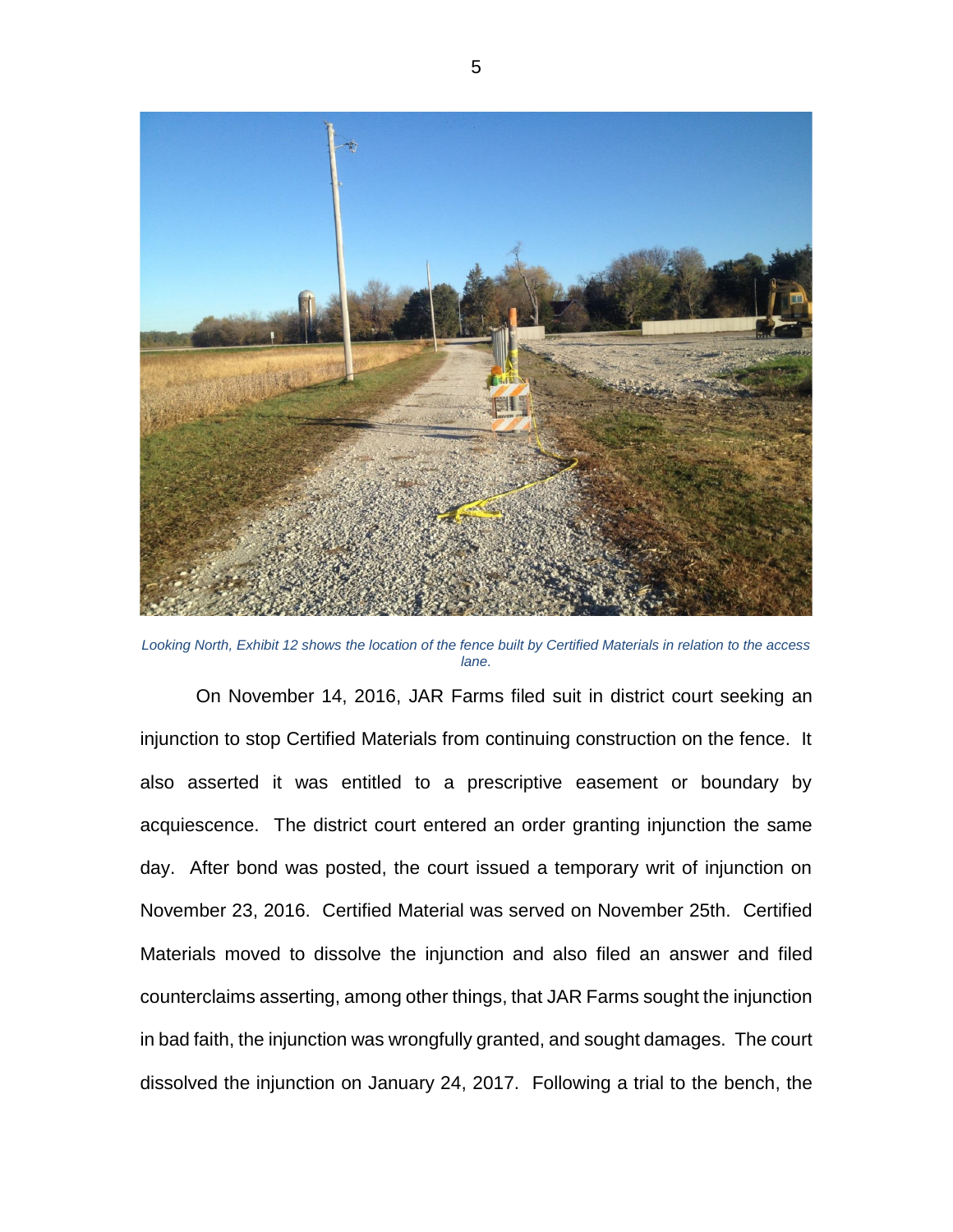district court found that JAR Farms established a prescriptive easement over "a portion of the western edge of the property currently owned by Certified Materials," and it granted JAR Farms a thirty-foot easement "to be measured from the utility poles nearest Certified Materials property." Certified Materials appeals.

#### **II. Scope and Standard of Review.**

The parties agree this action was tried in equity and, therefore, our review is de novo. *See Orr v. Mortvedt*, 735 N.W.2d 610, 613 (Iowa 2007); *see also* Iowa R. App. P. 6.907. On de novo review, we examine all the facts and the law to decide the issues anew. *See Brede v. Koop*, 706 N.W.2d 824, 826 (Iowa 2005). "Thus, we are not bound by the trial court's findings of fact, but give them weight in our decision because of the trial court's opportunity to view the evidence and witnesses firsthand." *Kolb v. City of Storm Lake*, 736 N.W.2d 546, 553 (Iowa 2007).

#### **III. Prescriptive Easement.**

"Under Iowa law, an easement by prescription is created when a person uses another's land under a claim of right or color of title, openly, notoriously, continuously, and hostilely for ten years or more." *Johnson v. Kaster*, 637 N.W.2d 174, 178 (Iowa 2001). JAR Farms has the burden of proving these elements "by evidence that is clear, convincing, and satisfactory." *Webb v. Arterburn*, 67 N.W.2d 504, 514 (Iowa 1954). The facts establishing the existence of a prescriptive easement "must be strictly proved"; they cannot be presumed. *Brede*, 706 N.W.2d at 828. Whether the evidence supports the requirements of a prescriptive easement is determined on a case-by-case basis. *Johnson*, 637 N.W.2d at 179.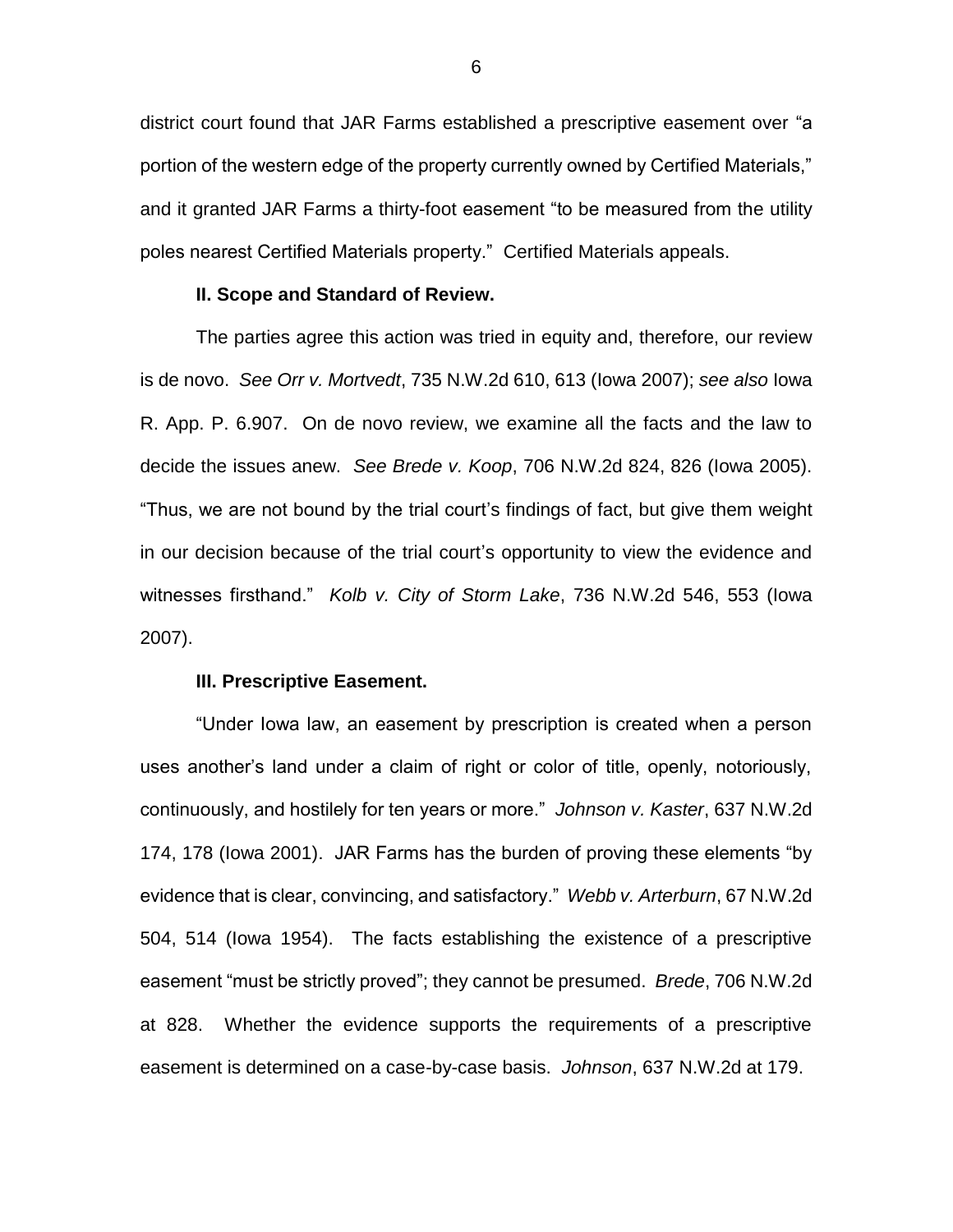Evidence tending to show hostility and claim of right to satisfy the requirements of a prescriptive easement is of a similar nature. Hostility of possession does not imply ill will, but only an assertion of ownership by declarations or acts showing a claim of exclusive right to the land. However, mere use of land does not, by lapse of time, ripen into an easement. A party claiming an easement by prescription must prove, independent of use, the easement was claimed as a matter of right.

Though mere use does not constitute hostility or claim of right, we have held certain acts, including maintaining and improving land, can support a claim of ownership and hostility to the true owner.

#### *Id*. at 178-79 (citations omitted). Additionally,

Under Iowa law the owner or the grantor is required to have "express notice" of any claim of adverse possession. This requirement exists to help place the true owner of land on notice of the adverse use of the land by another. This requirement "ensure[s] the landowner knows another's use of the property is claimed as a right hostile to the landowner's interest in the land. Otherwise, the landowner may incorrectly assume the other's use results merely from the landowner's willingness to accommodate the other's desire or need to use the land." The notice must be actual or "from known facts of such nature as to impose a duty to make inquiry which would reveal the existence of an easement." "The law imputes to a purchaser such knowledge as he would have acquired by the exercise of ordinary diligence. Thus, where the easement is open and visible, the purchaser of the servient tenement will be charged with notice . . . ."

*Id*. at 180 (citations omitted).

Certified Materials raises a number of arguments in support of its position.

We focus on the one we find dispositive—lack of express notice of claim of right.

To establish a claim of right, JAR Farms must show more than just use of the land for the statutory period. *See Brede*, 706 N.W.2d at 828*.* Rather, the evidence must show the owner of JAR North 40 claimed an easement as a matter of right and the owner of the land to the east had express notice of the claim of right. *See id.* "This notice may be actual or established by known facts of such a nature as to impose a duty to make inquiry which would reveal the existence of an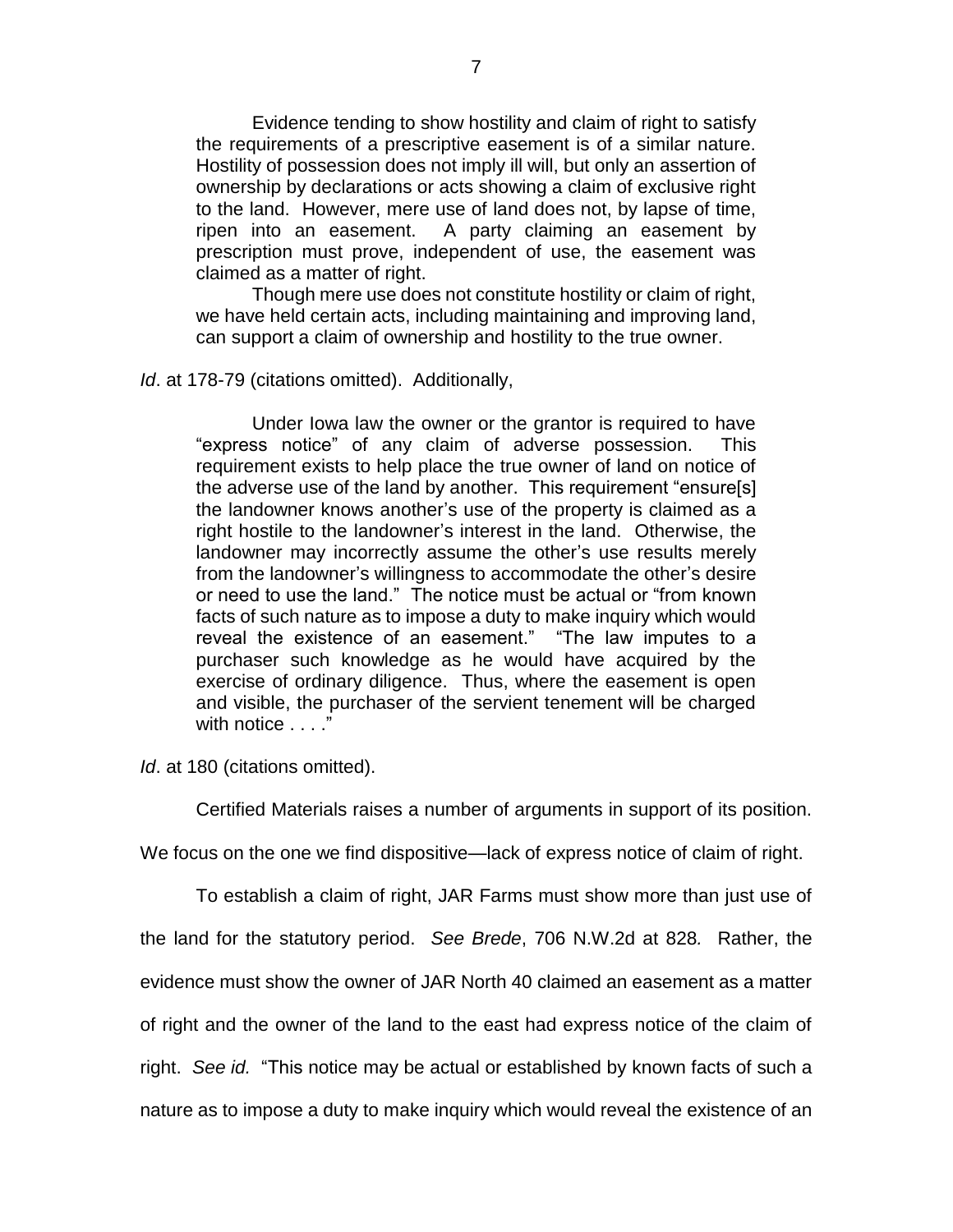easement." *Id.* (cleaned up). Whether the express-notice requirement was complied with turns on the particular facts of the case.

Alvin Gavin owned the four-acre parcel for forty years before selling it to Certified Materials. Gavin testified that he knew people used the rock road the entire time he owned the property. He never spoke to any of the users.<sup>2</sup> Gavin never spoke with Goodman during the thirty years that Goodman owned the JAR 300 South. Under these facts, JAR Farms did not establish by clear and convincing evidence that an express notice of a claim of right was ever communicated by users of the lane to Gavin.

Mere use does not establish a notice of claim of right required by Iowa Code section 564.1 (2016). *Johnson*, 637 N.W.2d at 178-79. "It must be established that the servient owner had express notice of the claim of right, not just the use of the land." *Brede*, 706 N.W.2d at 828. This is because Gavin may have assumed the other's use of the lane resulted from his "willingness to accommodate the other's desire or need to use the land." *See Larman v. State*, 552 N.W.2d 158, 162 (Iowa 1996).

To be sure, the requisite notice may be established "from known facts of such [a] nature as to impose a duty to make inquiry which would reveal the existence of an easement." *Anderson v. Yearous*, 249 N.W.2d 855, 861 (Iowa 1977). Certain acts, including maintaining and improving land, can support a claim of ownership. *See Johnson*, 637 N.W.2d at 179 (finding a claim of right had been established where claimants' mobile home extended forty feet onto disputed

 $\overline{a}$ 

8

<sup>&</sup>lt;sup>2</sup> Gavin did give Paul Thieschafer permission to use the road some seven or eight years before the trial.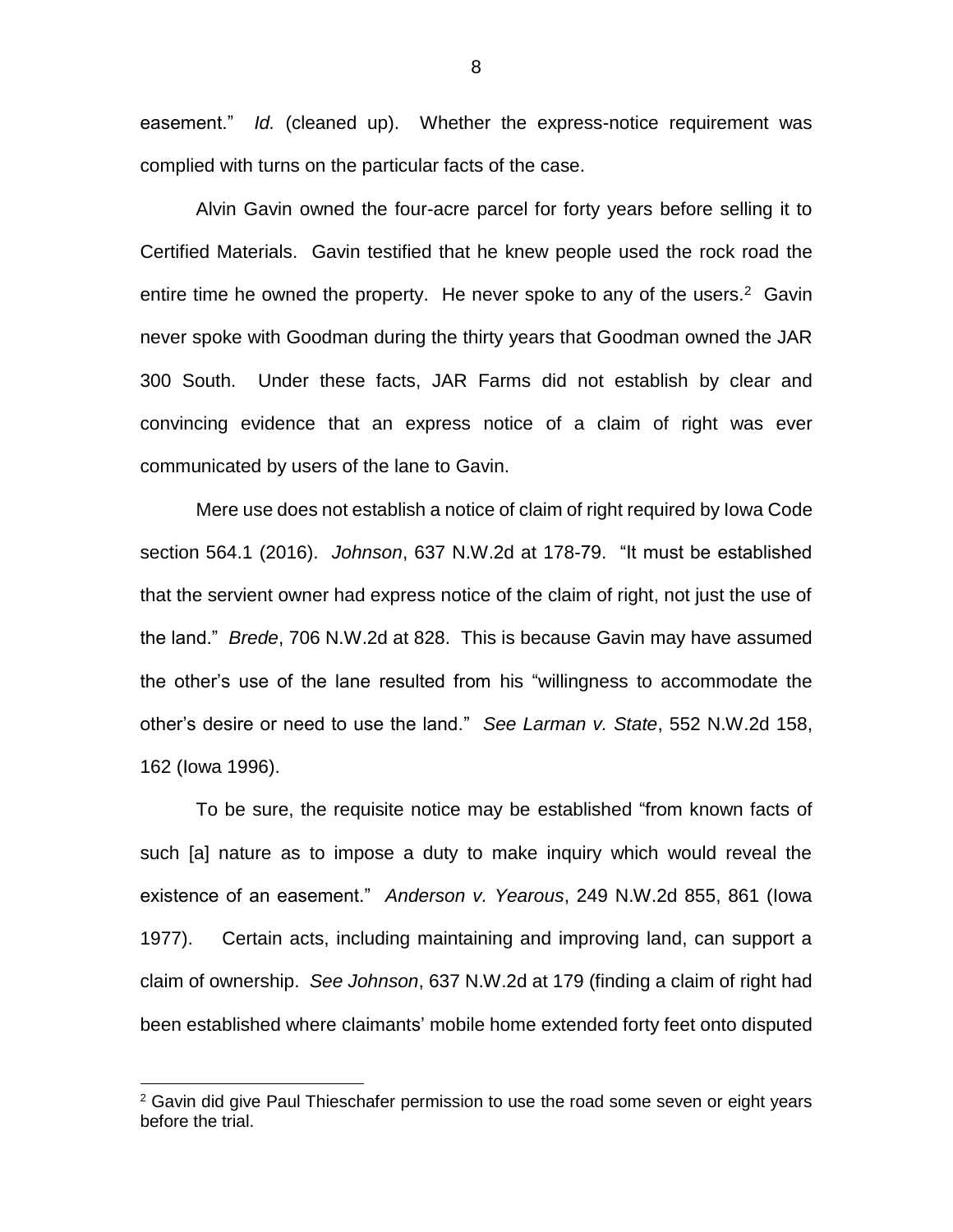property, claimants tore out trees and a house on the disputed property, used a garage on disputed property, mowed and generally cleaned up property, and "treated the disputed property as any other owner of real estate might do"). In *Collins Trust v. Allamakee County Board of Supervisors*, 599 N.W.2d 460, 463 (Iowa 1999), the county claimed a prescriptive easement in a road. The county had "removed downed trees, placed gravel in wet spots, installed culverts to improve drainage in the area" of the disputed road. *Collins Trust*, 599 N.W.2d at 462. The supreme court concluded the expenditure of public funds in this manner was "of such a nature to support the public's claim of ownership." *Id*. at 465. Likewise, in *Barnes v. Robertson,* 137 N.W. 1018, 1019 (Iowa 1912), the supreme court held the county acquired a road by prescription because it was used, worked, and improved, the public was acting under a claim of right. In *Lynch v. Lynch*, 34 N.W.2d 485, 490 (Iowa 1948), a claim of right was found where party set out trees, erected a house and outbuildings, enclosed the premises by fence, cultivated the land, and in all respects treated land precisely as his own. Here, we cannot conclude that Goodman's periodic rocking<sup>3</sup> of part of the lane rose to a level so as to have imposed a duty on Gavin to make inquiry which would reveal the existence of an easement. *See Brede*, 706 N.W.2d at 829 (holding the occasional placement of gravel and grading of a gravel driveway were not acts "independent of the use of the road").

 $\overline{a}$ 

 $3$  The record is not clear as to how often Goodman put rock on part of the lane. When asked how often he put rock down, Goodman only responded that it had been three years prior to trial that he put rock on the lane.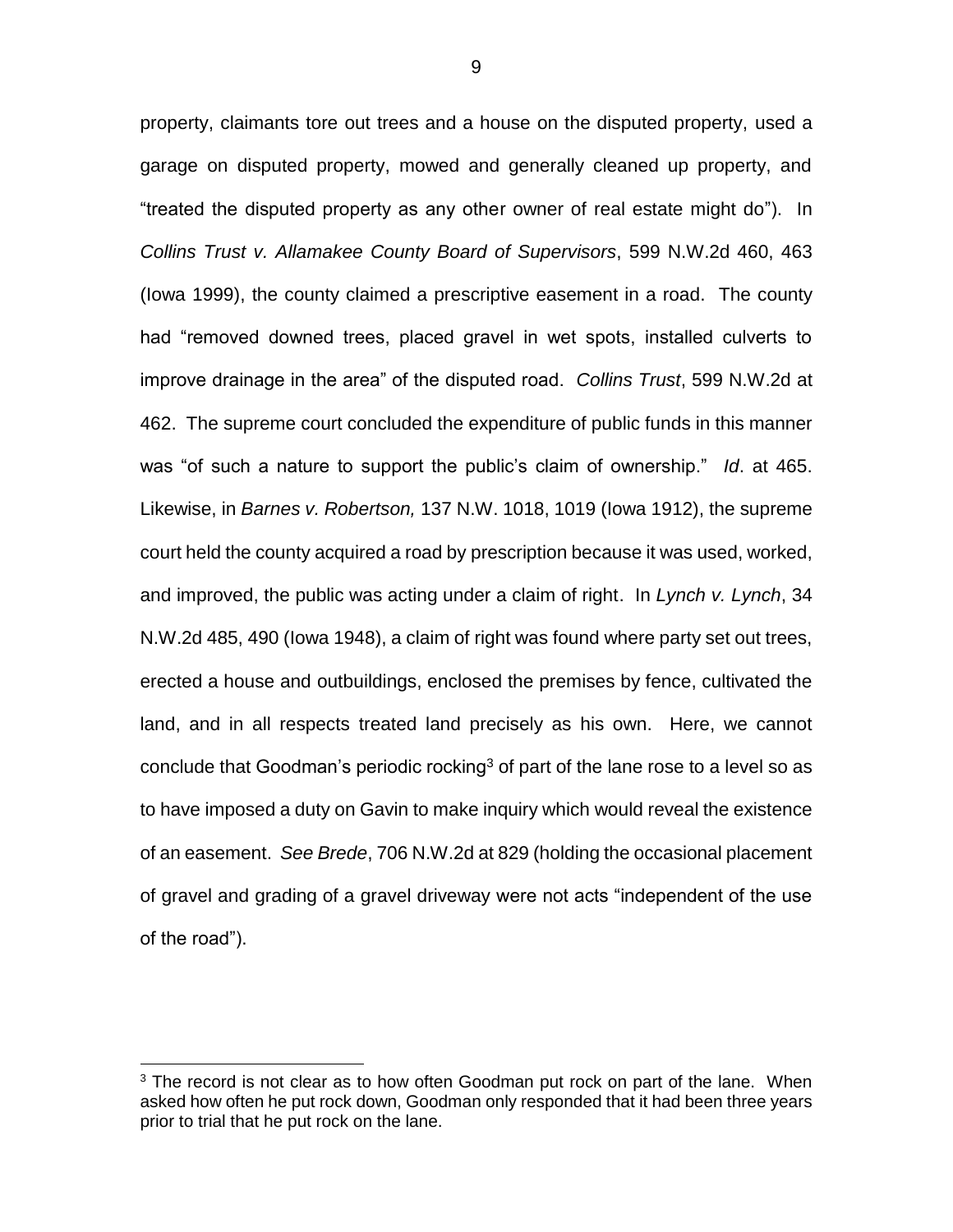Under the record presented, JAR Farms failed to establish by clear and convincing evidence that express notice was given to Gavin of any claim of right to any portion of the land now owned by Certified Materials. The lack of this requisite element is fatal to JAR Farms's claim to a prescriptive easement. We therefore reverse the district court on this issue. We need not address the other arguments on this issue made by Certified Materials.

### **IV. Temporary Injunction.**

Certified Materials argues the trial court erred in dismissing its counterclaims concerning issuance of the temporary injunction. It asserts "the trial court impermissibly ignored unrefuted testimony to find that plaintiffs had not sought a preliminary injunction in bad faith." It argues,

All of this uncontroverted evidence exhibits that not only did Plaintiffs fail to follow the procedural requirements necessary to obtain a temporary injunction, but that Plaintiffs acted with complete disregard of the elements necessary to obtain such an injunction, yet were granted the injunction anyway.

Certified Materials asks for a reversal on this issue with a remand to determine the

amount of damages due it.

The district court found:

Contracts for which [Certified Materials] was relying on in their claim for damages were contracts with and any damages would be claimed by Certified Ready Mix, which is not a party to this lawsuit. [Certified Material]'s counterclaim also relied on damages to C-Max, which is also not a party to this action. Finally, [Certified Materials] seek damages for losses by Kurt Wiekhorst, one of the owners of defendant Certified Materials. Kurt Wiekhorst is not a party to this action. The evidence further showed that no damages claimed by [Certified Materials] were a result of or caused by the injunction obtained by plaintiffs in this action. The injunction was in place from November 23, 2016 to January 24, 2017, and restricted the [Certified Material]'s ability to work on the concrete plant. Evidence showed that [Certified Materials] did not have a permit for the plant